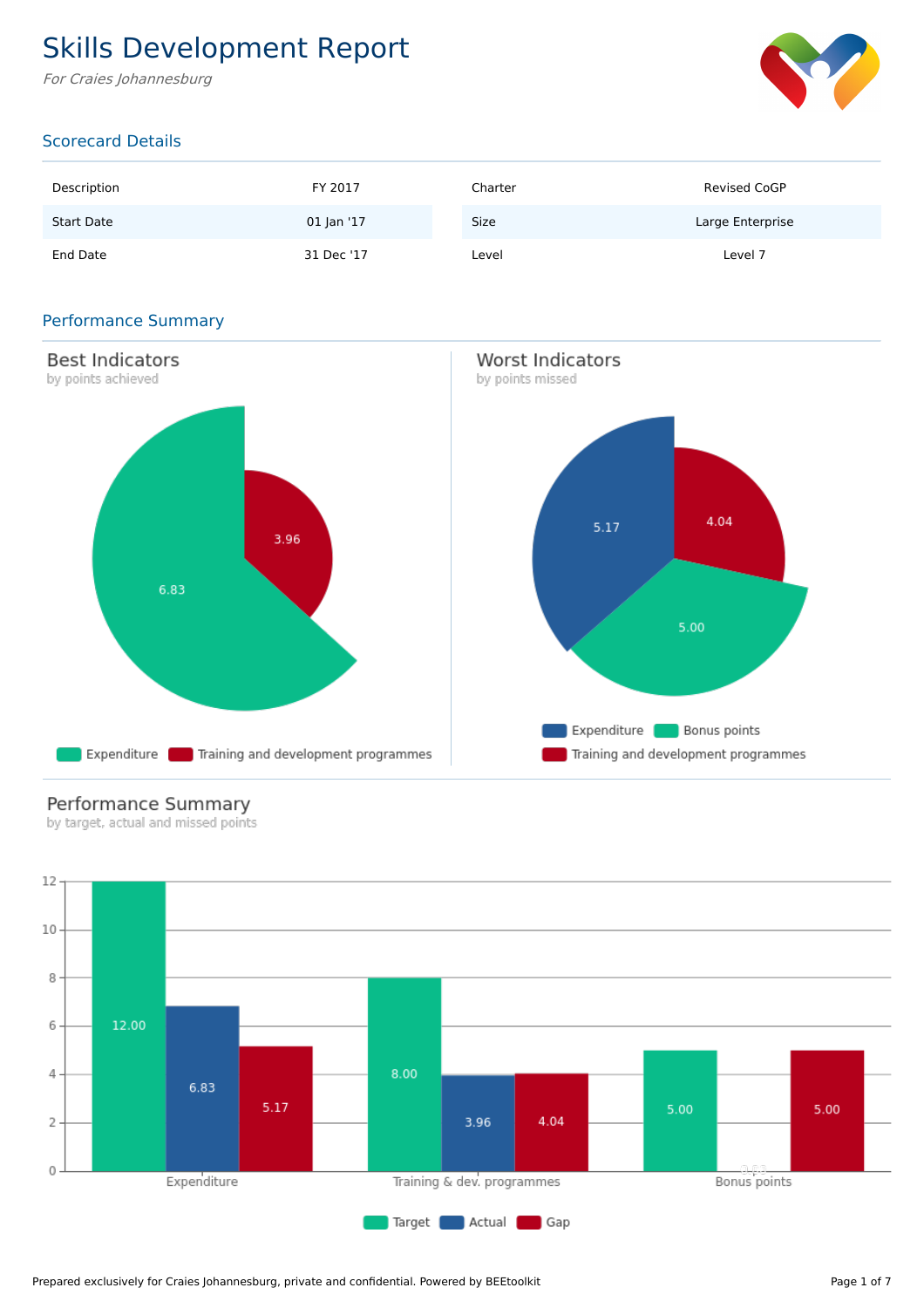# Summary Skills Development Scorecard

|                                                                                                 | Max | Actual       | Gap            |
|-------------------------------------------------------------------------------------------------|-----|--------------|----------------|
| Expenditure                                                                                     |     |              |                |
| Expenditure on learning programmes for black people                                             | 8   | 2.83         | 5.17           |
| Expenditure on learning programmes for disabled black employees                                 | 4   | 4            | $\mathbf{0}$   |
| Training and development programmes                                                             |     |              |                |
| Number of black people participating in learnerships, apprenticeships or internships            | 4   | 3.96         | 0.04           |
| Number of unemployed black people participating in learnerships, apprenticeships or internships | 4   | $\mathbf{0}$ | $\overline{4}$ |
| Bonus points                                                                                    |     |              |                |
| Absorption of black people after learnerships, apprenticeships or internships                   | 5   | $\Omega$     | 5              |
| Total                                                                                           | 20  | 10.80        | 14.20          |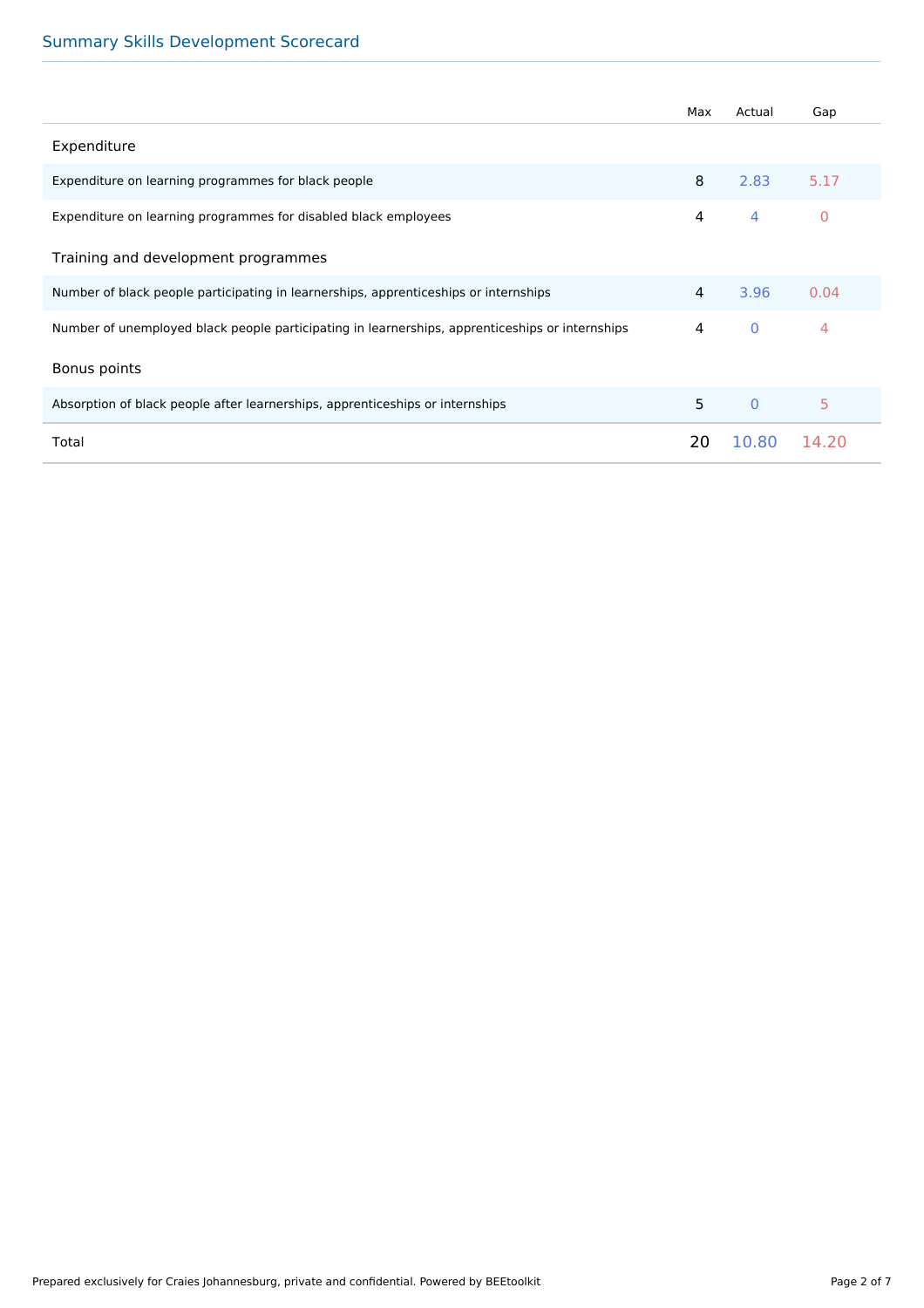#### Expenditure on learning programmes for black people

Expenditure



| Points          |          | 2.83          | 5.17  |
|-----------------|----------|---------------|-------|
| Percent         | $6.00\%$ | 2.12%         | 3.88% |
| Leviable amount | R 214m   | R 214m R 214m |       |

#### Expenditure on learning programmes for disabled black employees

Expenditure



|                                      | Max    | Actual | Gap      |
|--------------------------------------|--------|--------|----------|
| Points                               | 4      | 4      | 0        |
| Percent                              | 0.30%  | 0.41%  | $0.00\%$ |
| Leviable amount                      | R 214m | R 214m | R 214m   |
| Spend on training black<br>employees | R 643k | R 877k | R 0.00   |

#### Number of black people participating in learnerships, apprenticeships or internships

Training and development programmes



#### Number of unemployed black people participating in learnerships, apprenticeships or internships

Training and development programmes



|                 | Max    | Actual   | uap    |
|-----------------|--------|----------|--------|
| Points          | 4      | 0        | 4      |
| Percent         | 2.50%  | $0.00\%$ | 2.50%  |
| Total employees | 399.00 | 399.00   | 399.00 |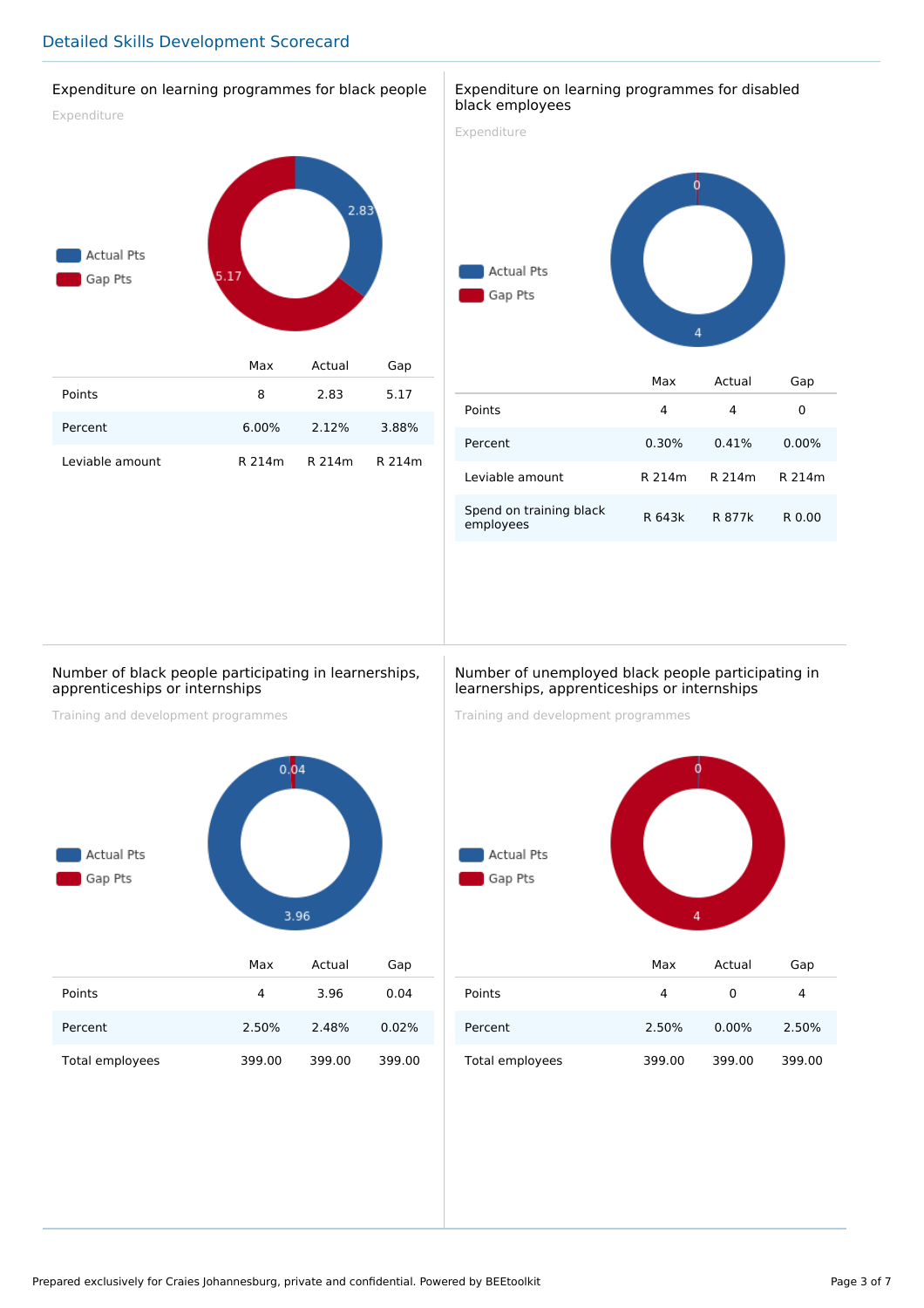#### Absorption of black people after learnerships, apprenticeships or internships

| Bonus points<br><b>Actual Pts</b><br>Gap Pts                | 0<br>5  |             |         |
|-------------------------------------------------------------|---------|-------------|---------|
|                                                             | Max     | Actual      | Gap     |
| Points                                                      | 5       | $\mathbf 0$ | 5       |
| Percent                                                     | 100.00% | 0.00%       | 100.00% |
| Total black unemployed<br>people that completed<br>training | 0.00    | 0.00        | 0.00    |
| Total black unemployed<br>people absorbed after<br>training | 0.00    | 0.00        | 0.00    |
|                                                             |         |             |         |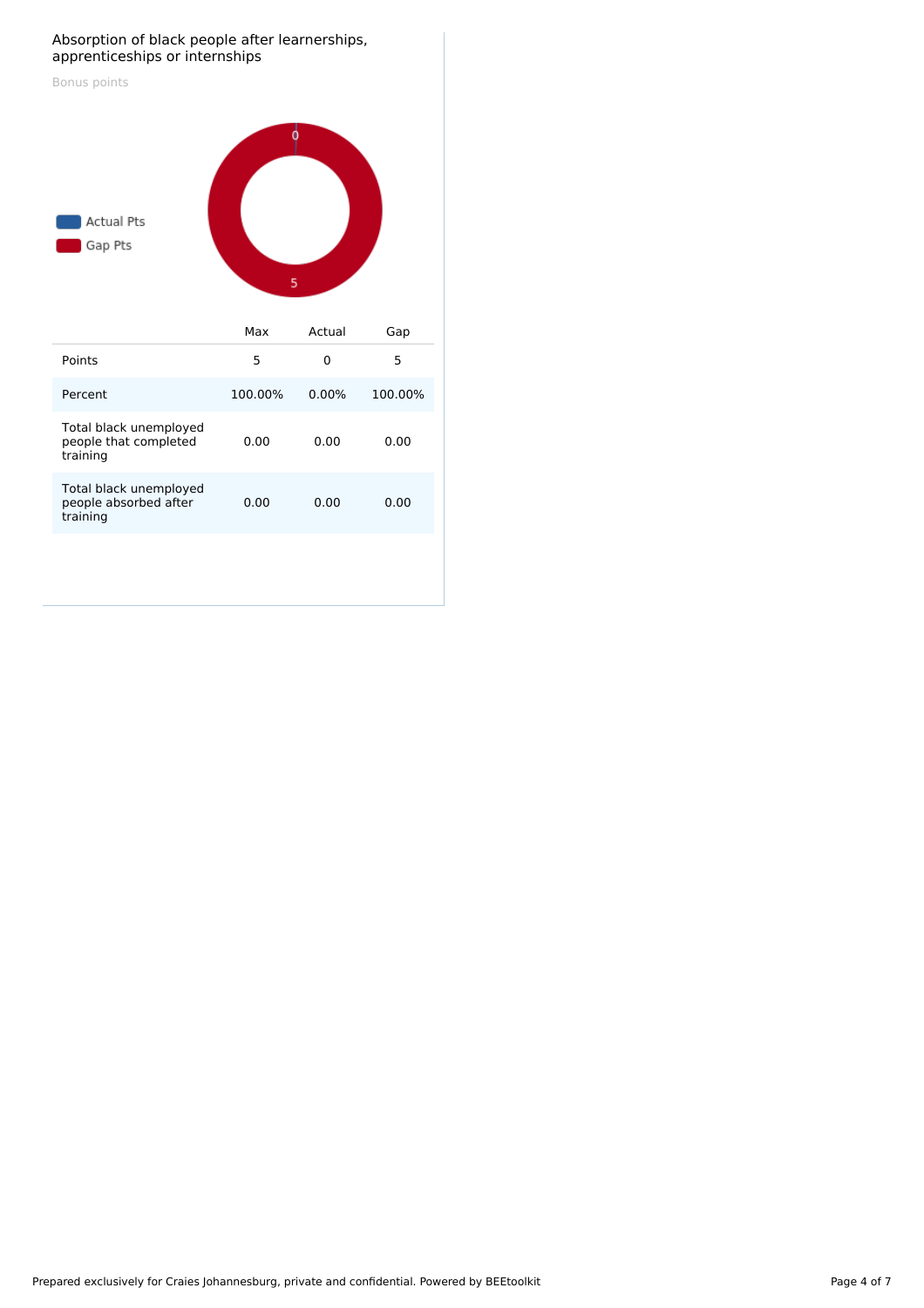# Detailed Gap Margin

|                                                                                                                |         | Target       |             |       | Actual       |           |          | Gap          |             |                |
|----------------------------------------------------------------------------------------------------------------|---------|--------------|-------------|-------|--------------|-----------|----------|--------------|-------------|----------------|
|                                                                                                                | %       | Amount       | Pts         | $\%$  | Amount       | Pts       | $\%$     | Amount Pts   |             | Gap Margin     |
| Expenditure                                                                                                    |         |              |             |       |              |           |          |              |             |                |
| Expenditure on learning<br>programmes for black<br>people                                                      | 6.00%   | R<br>12.9m   | 8.00        | 2.12% | R<br>8.17m   | 2.83      | 3.88%    | R<br>4.7m    | 5.17        |                |
| African males                                                                                                  | 3.13%   | R 6.71m 4.17 |             | 1.11% | R 2.38m      | 1.48      | 2.02%    | R 4.33m      | 2.69        | $\bullet$      |
| African females                                                                                                | 2.46%   | R 5.27m 3.28 |             | 0.60% | R 1.29m 0.80 |           | 1.86%    | R 3.99m      | 2.48        |                |
| Coloured males                                                                                                 | 0.12%   | R 255k       | 0.16        | 1.03% | R 2.21m      | 0.16      | $-0.91%$ | -R<br>1.96m  | 0.00        | $\bullet$      |
| <b>Coloured females</b>                                                                                        | 0.09%   | R 195k 0.12  |             | 0.29% | R 617k       | 0.12      | $-0.20%$ | $-R$ 422 $k$ | 0.00        | $\bullet$      |
| Indian males                                                                                                   | 0.13%   | R 270k 0.17  |             | 0.52% | R 1.11m 0.17 |           | $-0.39%$ | -R 838k      | 0.00        | $\bullet$      |
| Indian females                                                                                                 | 0.08%   | R 165k 0.10  |             | 0.26% | R 560k 0.10  |           | $-0.18%$ | -R 395k      | 0.00        | $\bullet$      |
| Expenditure on learning<br>programmes for<br>disabled black<br>employees                                       | 0.30%   | R<br>643k    | 4.00        | 0.41% | R<br>877k    | 4.00      | $-0.11%$ | $-R$<br>234k | 0.00        |                |
| Training and<br>development<br>programmes                                                                      |         |              |             |       |              |           |          |              |             |                |
| Number of black people<br>participating in<br>learnerships,<br>apprenticeships or<br>internships               | 2.50%   | 9.98         | 4.00        | 2.48% | 29.00        | 3.96      | 0.02%    | 19.03        | 0.04        |                |
| African males                                                                                                  | 1.30%   | 5.20         | 2.09        | 2.51% | 10.00        | 2.09      | $-1.20%$ | $-4.80$      | 0.00        | $\bullet$      |
| African females                                                                                                | 1.02%   | 4.09         | 1.64        | 1.00% | 4.00         | 1.60      | 0.02%    | 0.09         | 0.04        | ♥<br>$\bullet$ |
| Coloured males                                                                                                 | 0.05%   | 0.20         | 0.08        | 2.01% | 8.00         | 0.08      | $-1.96%$ | $-7.80$      | 0.00        | $\bullet$      |
| Coloured females                                                                                               | 0.04%   | 0.15         | 0.06        | 0.50% | 2.00         | 0.06      | $-0.46%$ | $-1.85$      | 0.00        | $\bullet$      |
| Indian males                                                                                                   | 0.05%   | 0.21         | 0.08        | 0.75% | 3.00         | 0.08      | $-0.70%$ | $-2.79$      | 0.00        | $\bullet$      |
| Indian females                                                                                                 | 0.03%   |              | $0.13$ 0.05 | 0.50% |              | 2.00 0.05 | $-0.47%$ | $-1.87$ 0.00 |             | $\bullet$      |
| Number of unemployed<br>black people<br>participating in<br>learnerships,<br>apprenticeships or<br>internships | 2.50%   | 9.98         | 4.00        | 0.00% | 0.00         | 0.00      | 2.50%    | 9.98         | 4.00        |                |
| African males                                                                                                  | 1.30%   |              | 5.20 2.09   | 0.00% | 0.00         | 0.00      | 1.30%    | 5.20         | 2.09        |                |
| African females                                                                                                | 1.02%   | 4.09         | 1.64        | 0.00% | 0.00         | 0.00      | 1.02%    | 4.09         | 1.64        |                |
| Coloured males                                                                                                 | 0.05%   | 0.20         | 0.08        | 0.00% | 0.00         | 0.00      | 0.05%    |              | 0.20 0.08   |                |
| Coloured females                                                                                               | 0.04%   | 0.15         | 0.06        | 0.00% | 0.00         | 0.00      | 0.04%    | 0.15         | 0.06        | $\bullet$      |
| Indian males                                                                                                   | 0.05%   | 0.21         | 0.08        | 0.00% | 0.00         | 0.00      | 0.05%    | 0.21         | 0.08        | $\bullet$      |
| Indian females                                                                                                 | 0.03%   |              | $0.13$ 0.05 | 0.00% | 0.00         | 0.00      | 0.03%    |              | $0.13$ 0.05 |                |
| Bonus points                                                                                                   |         |              |             |       |              |           |          |              |             |                |
| Absorption of black<br>people after<br>learnerships,<br>apprenticeships or<br>internships                      | 100.00% | 0.00         | 5.00        | 0.00% | 0.00         | 0.00      | 100.00%  | 0.00         | 5.00        |                |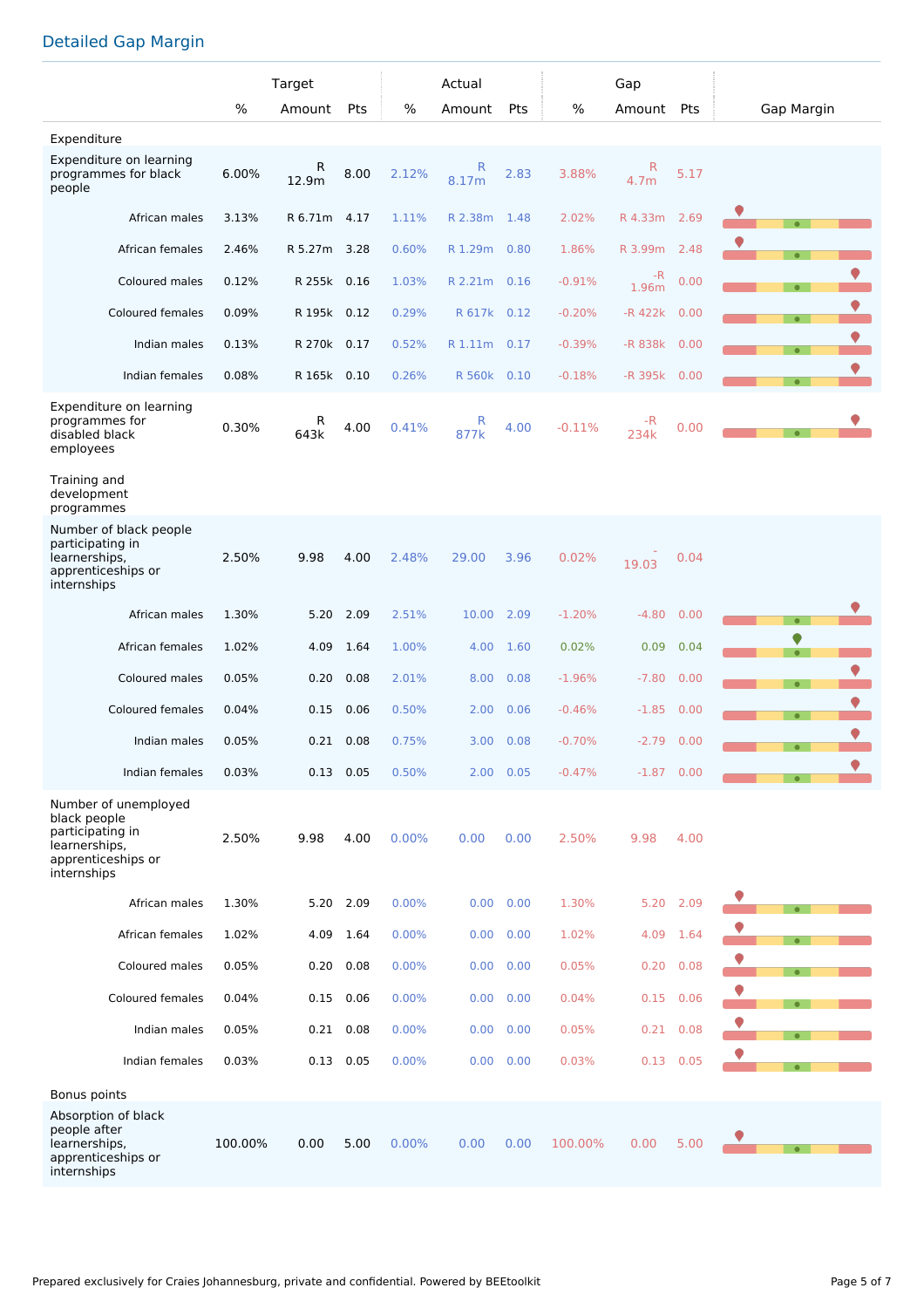# Skills Development Data Summary

|                                            | Category A - E           |                          |                           | Category F - G           |                          |                    |
|--------------------------------------------|--------------------------|--------------------------|---------------------------|--------------------------|--------------------------|--------------------|
|                                            | Males                    | Females                  | Males &<br><b>Females</b> | Males                    | <b>Females</b>           | Males &<br>Females |
| Spend on training African people           | R<br>2.302.922.47        | R<br>1,203,561.07        | R<br>3.506.483.54         | R<br>81.334.11           | R<br>83.839.16           | R 165,173.27       |
| Spend on training Coloured people          | R<br>2.175.972.63        | R 609,959.27             | R.<br>2.785.931.90        | R<br>38.908.95           | R 6,846.38               | R 45,755.33        |
| Spend on training Indian people            | R<br>1.013.110.71        | R 559,802.82             | R<br>1.572.913.53         | R<br>94.092.11           | R 0.00                   | R 94.092.11        |
| Spend on training disabled Black<br>people | $\overline{\phantom{a}}$ | $\overline{\phantom{0}}$ | R 862,572.80              | $\overline{\phantom{a}}$ | $\overline{\phantom{a}}$ | R 14,923.51        |

# People participating in learnerships, apprenticeships and internships

|                                                                | Employed                 |                          |                          | Unemployed  |                          |             |
|----------------------------------------------------------------|--------------------------|--------------------------|--------------------------|-------------|--------------------------|-------------|
|                                                                | Males                    | Females                  | Total                    | Males       | Females                  | Total       |
| Number of African people                                       | 10                       | 4                        | 14                       | $\mathbf 0$ | $\mathbf 0$              | 0           |
| Number of Coloured people                                      | 8                        | 2                        | 10                       | $\mathbf 0$ | $\mathbf 0$              | $\mathbf 0$ |
| Number of Indian people                                        | 3                        | 2                        | 5                        | $\mathbf 0$ | $\mathbf 0$              | 0           |
| Number of unemployed Black people that completed this period   | $\overline{\phantom{0}}$ | $\overline{\phantom{0}}$ | $\overline{\phantom{a}}$ |             | $\overline{\phantom{0}}$ | $\Omega$    |
| Number of unemployed Black people absorbed after participating |                          | $\overline{\phantom{0}}$ | $\overline{\phantom{a}}$ |             | $\overline{\phantom{0}}$ | 0           |